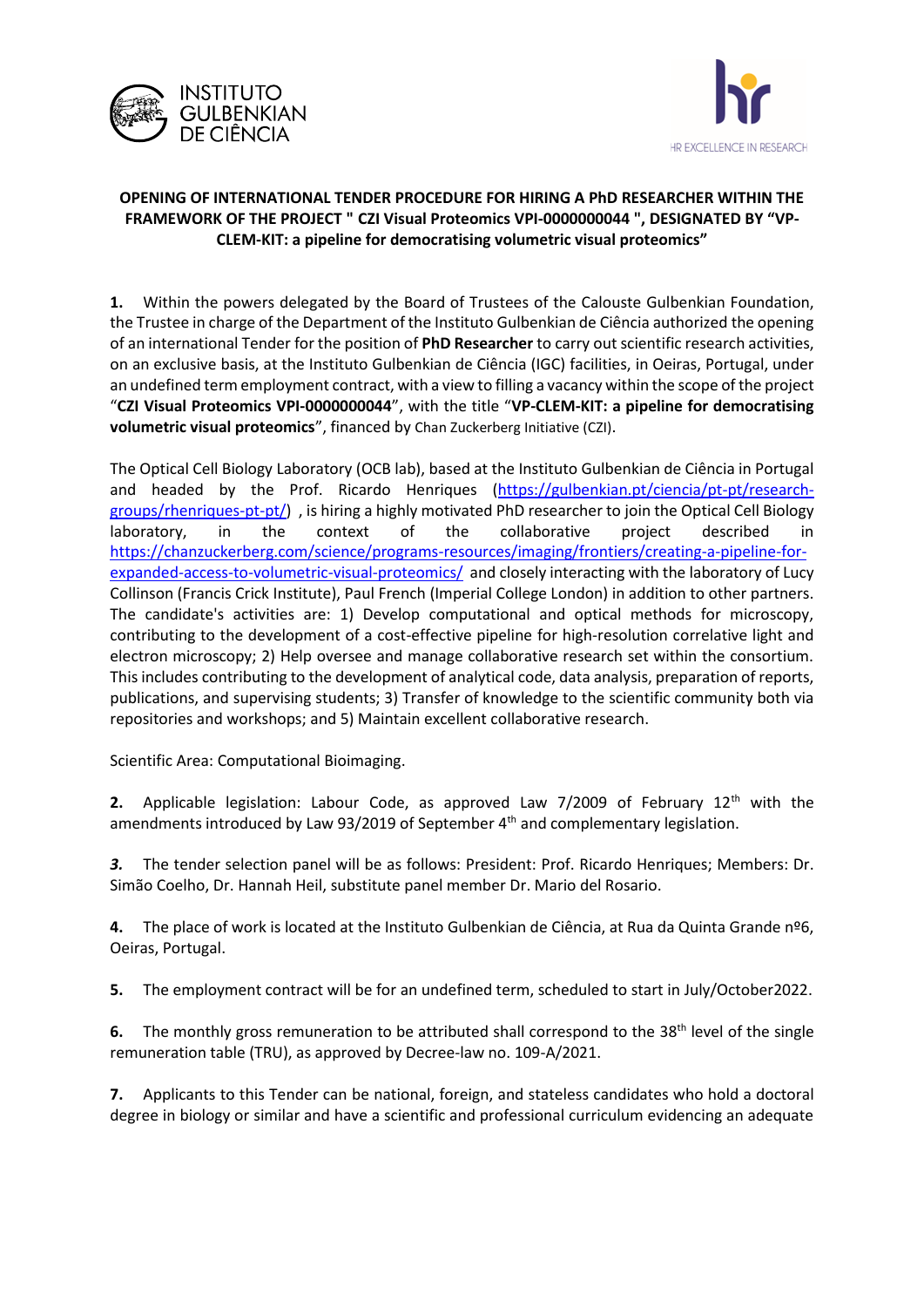



profile for the activity to be carried out. If the doctorate degree was granted by a foreign higher education institution, it must comply with the provisions of Decree-Law no. 66/2018, of August 16 and of the Regulatory Ordinance No. 33/2019, of January 25, and all formalities established therein must be complied with until the date of signing the contract. In case the doctorate degree of the selected candidate does not comply with the Decree-Law above mentioned including all its formalities, the Selection Panel reserves the right to select the next best candidate.

**8.** Tender admission requirements: we are seeking independent candidates with a PhD degree in Computational Biology, Biological Physics, or any related areas with at least 5 years of lab experience. Previous experience in developing computational bioimage analysis methods and sub-cellular microscopy is essential. Experience in single-molecule super-resolution microscopy, deep-learningbased bioimage analysis and cellular biology will be valued. The capacity to work independently and as a team is required. High commitment and a collaborative attitude are needed for this job. Troubleshooting capacity and attention to detail are essential. Experience with: Python and ImageJ is required, and good knowledge of Keras, TensorFlow, PyTorch and scikit-learn will be valued. Good communication skills, including a good spoken English level, are necessary. Applicants must be able to plan, execute, interpret, document and troubleshoot problems related to the muti-faceted research and be able to collaborate with members of the laboratory, the institute, or international collaborators.

**9.** Evaluation criteria: applications will be evaluated according to the Curriculum vitae and the reference letters (35%), the motivation letter (30%). If deemed necessary by the selection panel, the interview of the selected candidates will represent 35% of the final classification. The final results will be presented on a scale from 0 to 100. The decision is made by nominal vote, in accordance with eligibility and selection criteria, with no abstentions allowed.

**10.** The decision is made by nominal vote of the selection panel members, in accordance with eligibility and selection criteria, with no abstentions allowed. The final results will be presented on a scale from 0 to 100.

**11.** Minutes of the panel meeting should be drawn up to include a summary of all occurrences of said meeting, as well as all votes cast by the members with the respective justification together with a sorted list of approved candidates with their respective classification. These minutes should be made available to candidates whenever requested.

**12.** The final decision of the jury should be validated by the member of the Board of Trustees with a mandate for this purpose, who is also responsible for deciding on the hiring.

**13.** Application submission:

**13.1.** Applications should be submitted to the Trustee of the Instituto Gulbenkian de Ciência with the subject **"CZI\_PhD call"** and sent to the email **[rjhenriques+CZIPDApp@igc.gulbenkian.pt](mailto:rjhenriques+CZIPDApp@igc.gulbenkian.pt)** . All applications must include the following information concerning the applicant: full name, number and date of validity of the Identity Card or passport, tax number, date of birth, taxing address, e-mail address and telephone contact.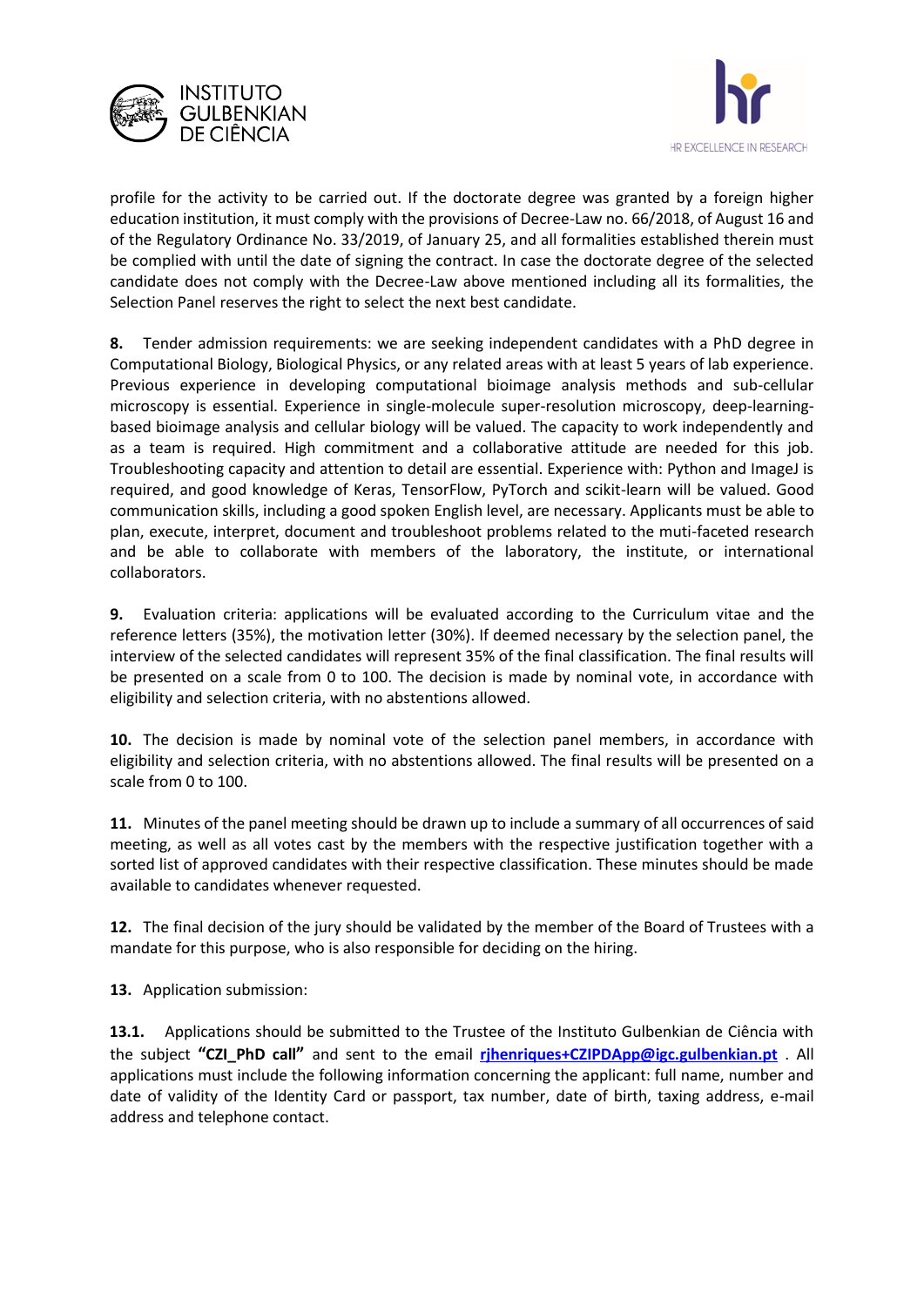



**13.2.** Applications should include documents evidencing the conditions provided for above for applying to this Tender (single pdf file named "candidate name\_CZI.pdf") namely:

- a) Introduction letter explaining the motivation to develop the project and including a summary of relevant experience;
- b) Copy of certificate or doctoral diploma referring the relevant conclusion date;
- c) CV that includes the contacts of three references (name, position, mailing address, phone number and email address
- d) List of up to 3 most relevant publications and reasons for selecting them;
- e) Other documents relevant to assess the application and the capacity in the related scientific area.

All candidates (taxpayers in Portugal) are required to present evidence of fulfilment of their individual obligations towards the Portuguese Tax Authority and Social Security. Failure to comply with this requirement will be considered as a reason for exclusion from the selection process.

**13.3.** The period for submitting the applications to this Tender, is between 24/06/2022 and 24/07/2022.

**14.** All applicants who fail to submit their application correctly or who fail to provide the requirements imposed by this Tender within the dates indicated or who do not meet the legal requirements necessary to be hired under a term employment contract herein are excluded from admission. In case of doubt, the panel is entitled to request further documentation to support candidate statements.

**15.** False statements by the applicants shall be punished by the law.

**16.** The list of admitted and excluded applicants, as well as the final classification list, will be published on the Instituto Gulbenkian de Ciência internet site at [https://gulbenkian.pt/ciencia/.](https://gulbenkian.pt/ciencia/) The Applicants will be notified by e-mail with receipt of delivery of the notification.

## **17.** Deadline for Final Decision and Claims:

Within a maximum period of 90 days, counting from the deadline for the submission of the applications, the final decision of the selection panel shall be announced. After being notified of the panel's decision, applicants shall have 10 working days to issue an opinion.

**18.** This tender is intended exclusively to fill this specific vacancy and can be terminated at any time until the approval of the final candidate list, expiring with the respective occupation of said vacancy.

**19.** The hiring decision may, by duly substantiated act of the member of the Board of Trustees mandated for this purpose, be revoked for reasons of strategic management, determined by the reorganization of the organic unit in question or by unforeseeable supervening circumstances at the date of approval of the list of final ranking of candidates, relating to the assumptions of the decision to hire and based on reasons of manifest public and institutional interest that justify it.

**20.** Non-discrimination and equal access policy: